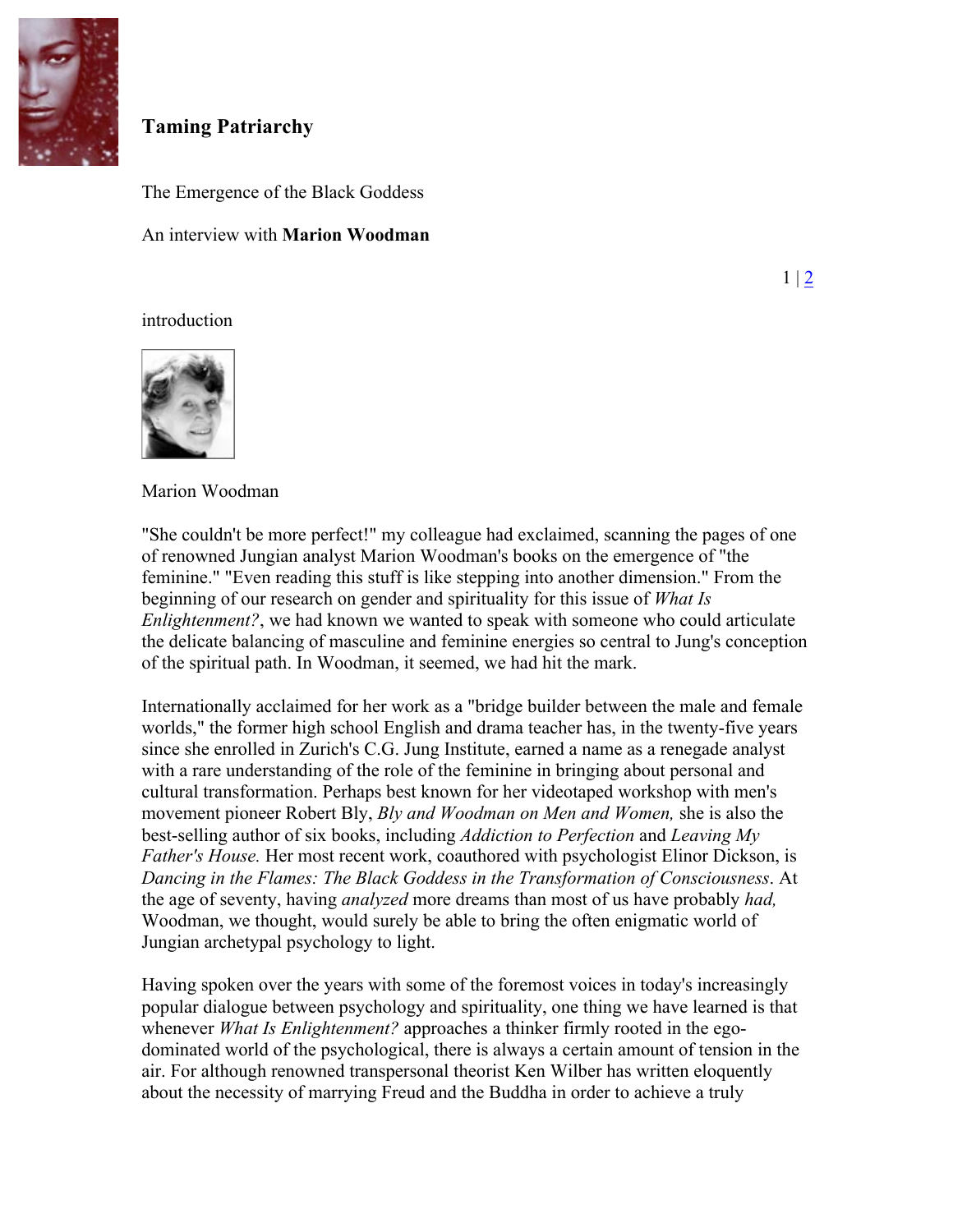integrated view of human development, it has been our ongoing experience that when the psychological view meets the enlightenment view, a collision of worlds is almost inevitable. Little did we know, however, when we approached Marion Woodman for an interview that, in this case, the clash would not only be one of views, but of the very forces that drive the human psyche. Nothing in our past experience could have led us to predict the ironic outcome of the interviewer's month-long immersion in Woodman's writings on the complex shadow world of the unconscious. As if a man possessed, our colleague became so consumed by Woodman's emphasis on healing the ancient wounds of the ego that almost overnight he chose to completely abandon his life's aspiration to *let go* of his personal history in pursuit of enlightenment—suddenly finding the temptation to identify with the demons of his past too overwhelming to resist.

We were originally drawn to this master analyst for her explanation of the difference between masculine and feminine energies in the Jungian worldview—and particularly for what she sees as **the essential role of the feminine in bringing men, women and even our troubled world to wholeness. Could the mysterious black goddess that she claims is emerging in the dreams of men and women around the globe really be, as she suggests, the harbinger of a new paradigm of inclusiveness, here at last to tame the patriarchal lust for power and control that has brought us "to the brink of extinction"?** We wondered.

But, as we became familiar with her view, what began to capture our interest even more than her teachings on the all-embracing nature of the archetypal feminine were the **ultimate philosophical implications of her assertion that wholeness can be found only when we go beyond absolute, either/or thinking to embrace the "dance of opposites."** What, we wanted to know, is the relationship between the balancing of poles she describes and the transcendence of all duality spoken of in the great enlightenment teachings? Could the wholeness discovered through embracing and balancing the opposing masculine and feminine energies really be the same as the wholeness attained through the transcendence of *all* pairs of opposites, through enlightenment?

In the end, our encounter with Woodman proved to be an illuminating experience, as she showed both the genuine warmth and sensitivity one would expect from an analyst of more than two decades and the unusual elasticity of thought that has won her a reputation as one of today's truly wise women.

#### interview

**WIE:** *In your books, you've written quite extensively about the relationship between "the feminine" and "the masculine." What do these words mean to you, and how does the relationship between them express itself in our lives?*

**MARION WOODMAN:** As I understand it from my work with dreams, **there are two energies in our bodies, just as there are two energies controlling nature. There's a very active, analytical, logical energy symbolized by the sun and a synthesizing, relating energy symbolized by the moon. In our bodies, as in nature, we are**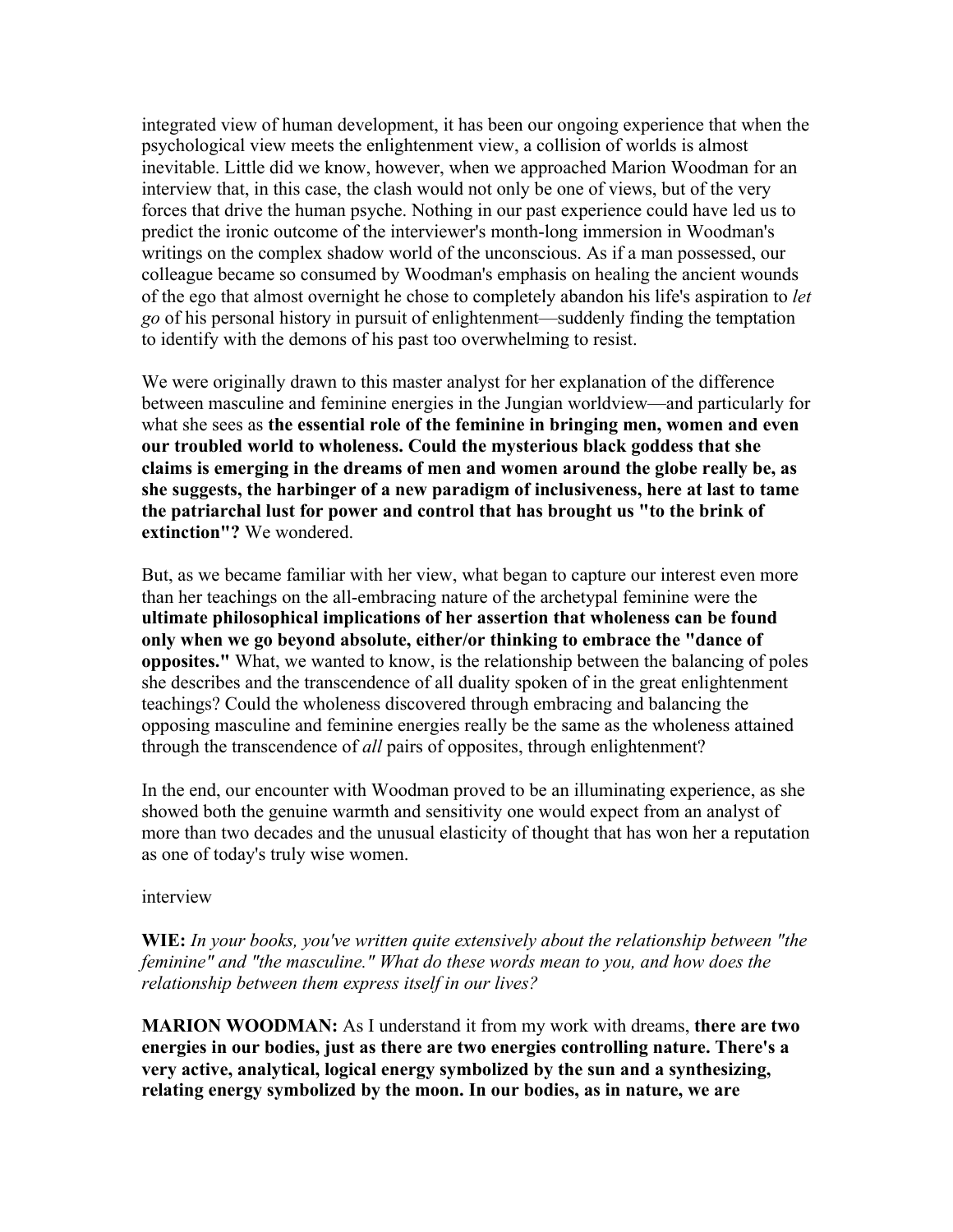**dependent upon this balance of energy between day and night in order to live.** In the caduceus, the "logo" of the medical profession, these two energies come forward as two snakes that start together from the bottom and climb up through the various arcs until, at the top, they are about to kiss. **Well, in our lives, these two energies are working all the time to** *find* **this balance.** The words that I would associate with the feminine energy are "presence"—being able to live right here, in the here and now; "paradox"—being able to accept what appears to be contradictory as two parts of the same thing; "process" valuing process as opposed to putting all the value on the product; "receptivity" and "resonance" in the body—having a body that is like a musical instrument, open enough to be able to resonate, literally resonate with what is coming both from the inside and from the outside, so that one is able to surrender to powers greater than oneself. So, for example, a dancer may perfect the instrument as much as he possibly can, the muscles can be as strong as it is possible for them to be, and the whole body will be as highly sensitized as technical work can make it, but still, the greatness of the dancer lies in his ability to surrender to the power of the Divine as it is coming through in the music.

#### **WIE:** *And that would be an expression of the feminine?*

**MW:** Yes, exactly—the word "surrender." **The principle of the feminine is openness to life, death, rebirth and the unity of all things within that cycle. It's the world of nature, you see. And that's the world that's striving so hard now to be recognized.**

#### **WIE:** *What is the expression of the masculine, then?*

**MW:** The masculine—to contrast it with the feminine images that I've used—tends to leap ahead to the future, to some idealized future. It tends to make things into black or white; it tends to look at life as an either/or situation instead of being able to hold a paradox.

Now here I must point out that **I don't think "patriarchy" and "masculinity" are synonymous.** I think that the patriarchy has become identified with power, and that as such it kills the masculine just as much as it kills the feminine. So patriarchy exaggerates the either/or, exaggerates the black or white. But the masculine is simply analytic, and it simply *recognizes* the either/or. It's more focused than the feminine in that it can go for a goal; it can discriminate between what is essential to that goal and what is not essential. It can discern, can use the sword, can cut off what is not essential to the action at hand. And these are positive attributes as long as they are *in relationship* to the feminine. I see these two energies as being in both men and women, and the masculine will always be in relationship to the feminine, so that it will be protecting the feminine, honoring the feminine and recognizing the values of the feminine. The feminine is the "being" side, and the masculine takes that "beingness" out into the world. It can also be the meditative "connector" inside, meaning that it can connect the soul to the Divine. A woman who is writing, for example, needs the masculine to begin her process, to put the words on the paper in a logical, informed way. She needs those masculine discriminatory powers to open the way for the Divine to come in, take over her arm and let her writing happen, and she also needs the masculine courage and strength to allow herself to *be* taken over. In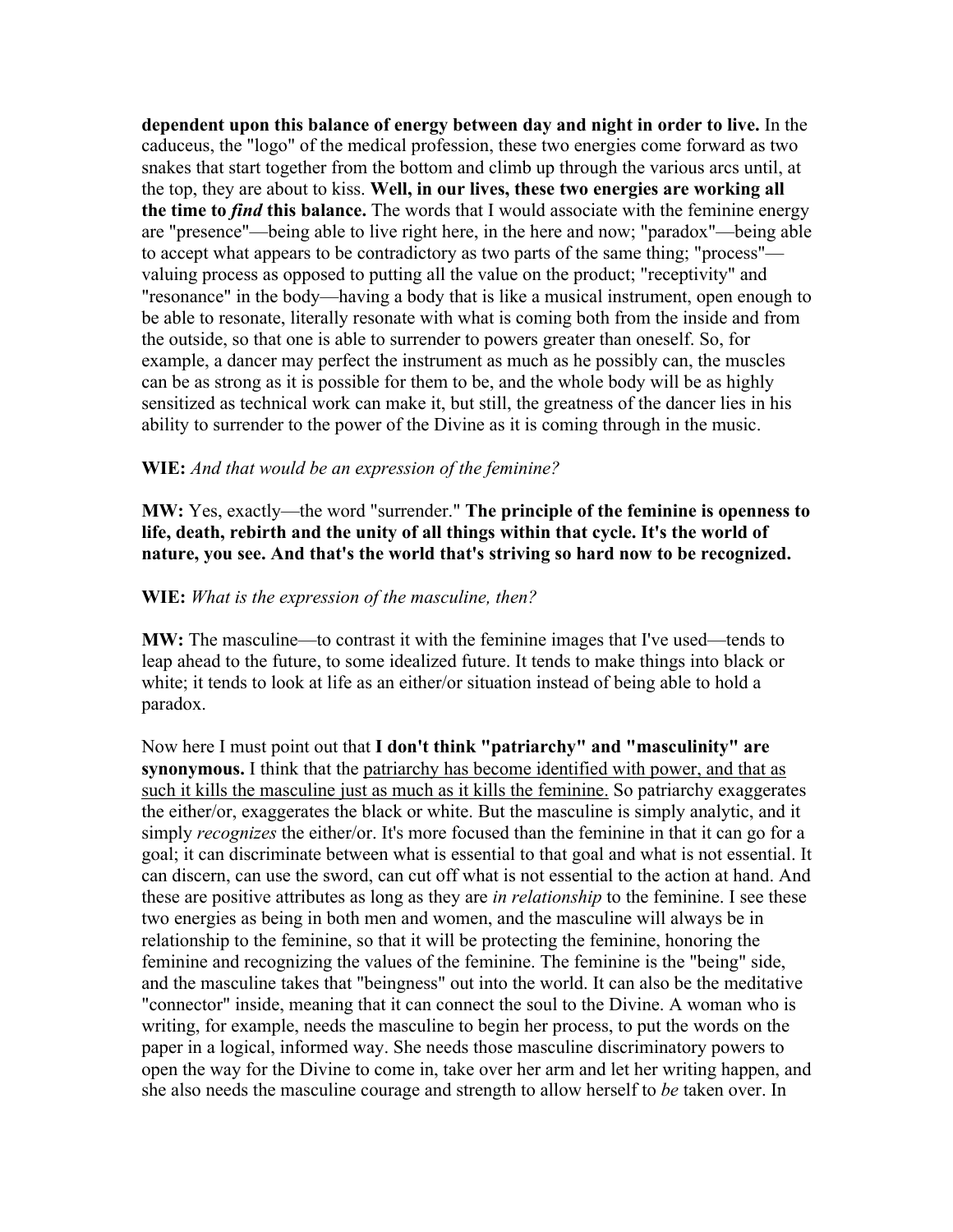that moment, she's trying to discriminate between the personal and the *trans*personal. That can be very frightening, and that's where masculine courage and strength are required. It takes tremendous courage to surrender at that point. Now, this is as true in a male artist as it is in a female, so my point is simply that there's a divine marriage going on between the feminine and the masculine in every creative process.

## **WIE:** *In a condition of balance, or wholeness, what is the relationship between the feminine and the masculine energies, not only in the individual but in society as a whole?*

**MW:** In the individual, as I said, it is a harmonic balance where the values of the feminine are defended and honored by the masculine. Now that is so far beyond where our society is that it's hard to imagine it at that level, but maybe the example of a relationship or marriage might help. Suppose a woman decides that her marriage is no longer a big enough container for the person she's becoming. She holds the value that she has to grow into her full maturity as a woman, but she is *related* enough so she doesn't want to hurt the soul of her husband. She may use a sword to get out of the marriage, but she learns to use it with love. Because if you get out of a relationship or a job that you've loved with hatred, you damage your own soul as much as you damage the other. It's this *relatedness* between the masculine and feminine that is so important, and that's a very hard balance to find when you're at a transition in life. There has to be the masculine courage to make a cut if it has to be made, but there also has to be the feminine love that respects the soul of the other. Now in our society the same thing applies, but so far, most people are depending on anger and violence to try to make these cuts, and so there's no balance at all between the masculine and the feminine.

## **WIE:** *What would the relationship between the feminine and the masculine be like under ideal circumstances?*

**MW:** Well, think of a person like Gandhi, for example, where you have that magnificent femininity along with incredible masculine strength. Or take an example from the theater world: Garbo developed a strong masculine side and became all the more feminine, all the more attractive, as her own inner masculine brought out her own inner feminine. The more a woman develops her masculinity the more feminine she becomes, and the more a man develops his femininity the more masculine he becomes.

So to answer your question, I see this condition of balance in mature people who know what their own values are because they've worked very hard to discriminate between what belongs to their own soul and what does *not* belong to their own soul—mature people who value their dreams and who recognize that the soul has its own pattern and its own life to live, and who give it a chance to live that life. But in order to do that, they would have to be in touch, as I said, with their own inner imagery. And they'd have to be in touch with their own inner feelings, which is a frightening thing to say in a society where most people are cut off at the neck and honestly do not know what is going on at a feeling level in their gut or their kidneys or their heart or any of the other parts of their torso. And that's the tragedy, because then it erupts in rage. There's no discrimination. The masculine doesn't have a chance to come in with any kind of discriminatory action;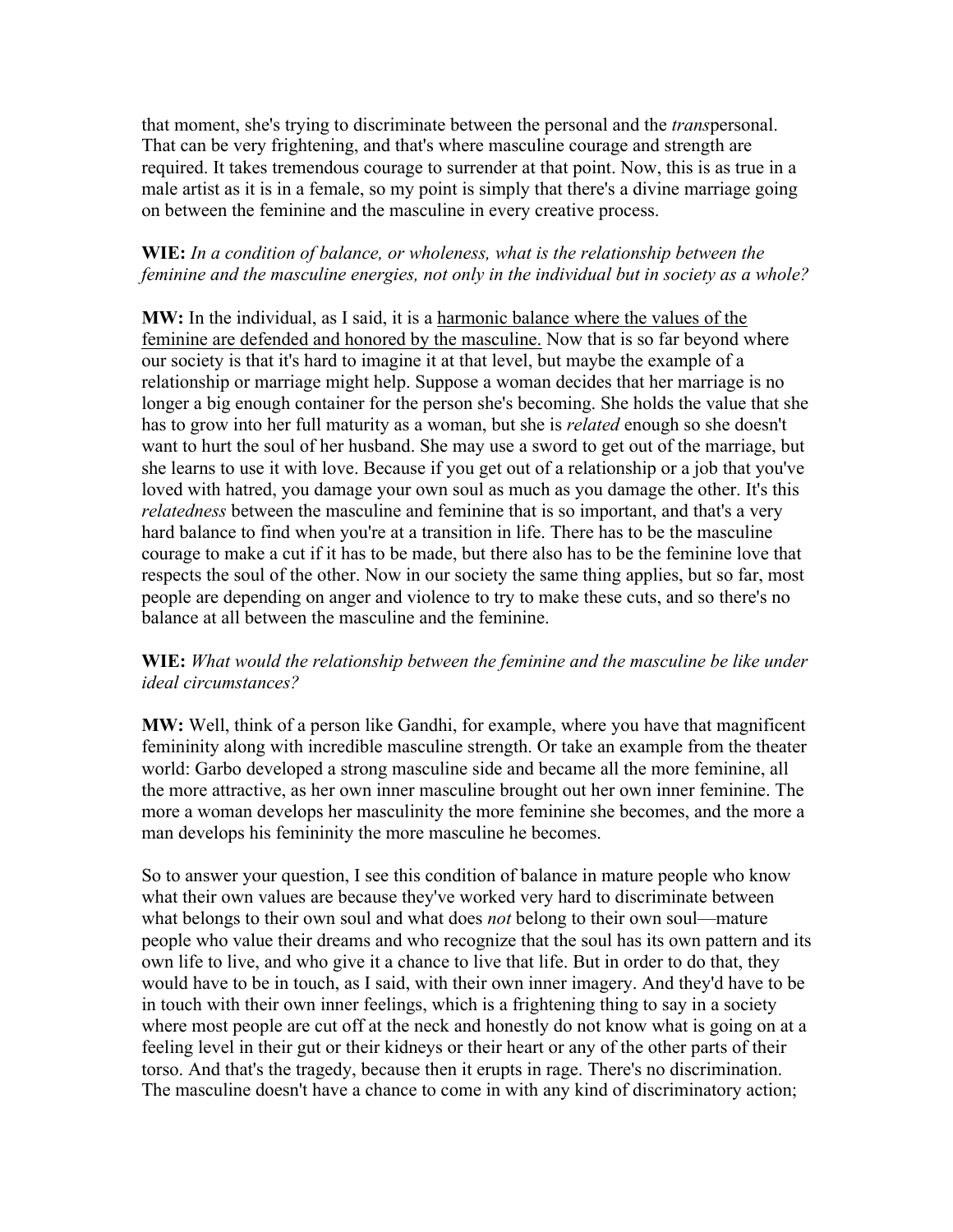action becomes acting out. In a society where citizens are in balance, they have those emotions—that rage, for example—but it is contained until it can be put into cultural forms such as a play or a dance. That's what culture is. It's holding the passion at a vital point until it can be put into a civilized form. But in our culture, there's a tendency to not even attempt to hold the container, to give creative form to the tension between these opposites. Instead, let the bombs or the knives or the bullets fly, and act *out* the rage. And where are the values in that?

## **WIE:** *Are you saying that the more civilized form of expression you're describing could potentially extend beyond personal creativity to animate the structure of society itself?*

**MW:** Of course, and that does happen periodically on the planet. I mean, there have been cultures, when they've reached their peak, where that balance was in place. But mind you, even that keeps changing. And now, I think we're moving toward *one planet*, and the transition is ferocious because we have to go through that terrible breaking up of these old patriarchal patterns in order to find the new ones.

**WIE:** *In your book* Dancing in the Flames*, you describe the figure of a black goddess or Madonna that has been appearing with increasing frequency in the dreams of many contemporary men and women, and you describe this as an indication that the feminine is "push[ing] through from the very depths of the collective unconscious like a universal force that speaks individually* and *culturally." What exactly is happening here, and what does it mean?*

**MW:** Well, as I see it, we've lost touch with the feminine, with our feelings in our bodies and with the planet itself. Now, collective dreams are presenting new challenges. For example, lust in the body now needs to be united with love in the soul. The Judeo-Christian tradition has split the body from the soul, and so now these dreams of the black goddess are bringing up the image of a very lusty, passionate woman who values life and is in love with life. For example, I'm looking out the window now, and all the buds are coming out and the flowers are all bursting forth in the garden, and there's that luscious, delicious sense of loving—loving and living—that is the recognition of the birthright of life itself, in which lust and that love are expressed *together*. And this is one of the most crucial problems of our culture: Too much feeling is repressed in our own "human earth"—which is to say, in our own bodies. For many people, "playing it cool" is the biggest, most important thing; one should not get heated up over anything. In other words, they cut out the passion: then life becomes boring until they explode in a fit of rage.

Now I'm not suggesting that the black goddess is an ultimate goal. The ultimate goal, in terms of the feminine, is to bring up that dark energy until it finds its civilized form, and to bring the *white* goddess off of her pedestal, her idealized pedestal that keeps women in an inhuman frame in the minds of most men. Idealization confines her to a heavenly state that must eventually flip into a demonized state because, in its incompleteness, it's simply inhuman. So the goal is to bring the white goddess down from her pedestal, to bring the black goddess up from repression, and to bring them together—lust and love together.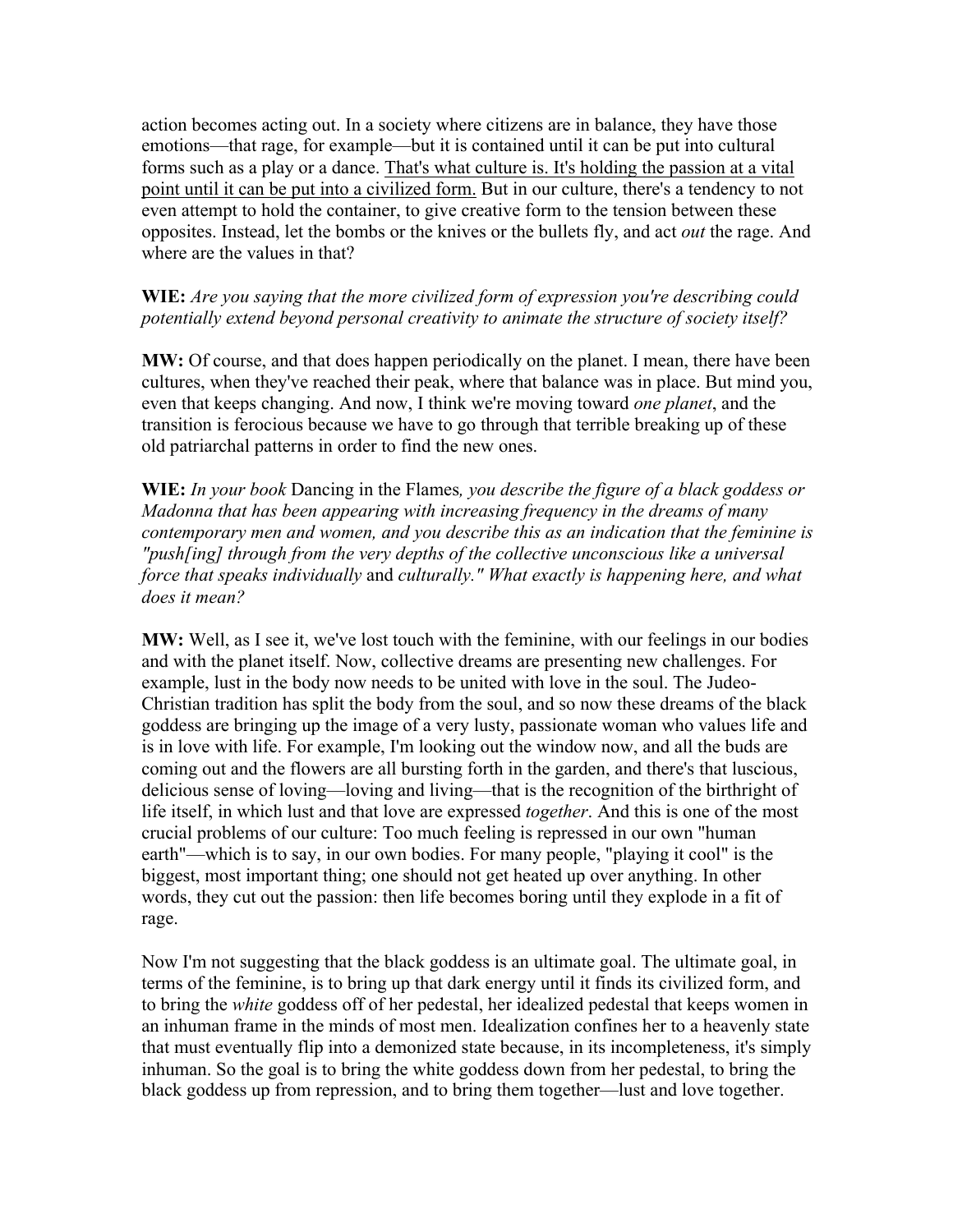And again, that's for both men *and* women, because both men and women have this tragic split in their femininity—and in their masculinity.

**WIE:** *How do we* know *that the goddess is, as you're suggesting, an emergent, impersonal, feminine cosmic force that is revealing itself to an increasing number of human beings with the intention of revolutionizing human life and consciousness?*

**MW:** I don't. I don't *know* that. How could we possibly know? All I can say is that I believe that God—masculine spirit and feminine matter—is speaking to us directly through our dreams. Dreams, being *metaphorical*, being the *connection* between the spiritual and the physical, are the language of the soul. And I've seen messages from this black Madonna in hundreds of dreams, and they all seem to have a creative intent in the life of the person to whom they come. So I see the black goddess as representing a cumulative insight that will eventually have an impact on the planet. It's not just happening here, you know; it's happening all over. And this goddess is, by the way, beloved in India—Kali, the goddess of life and death, of creation and destruction, is the most revered Hindu goddess. But our country hasn't dealt with Kali at all because we don't like to think that death is part of life—even though we've just finished with winter! I mean, if we gave any thought to it at all, we'd know that death leads to new life. So I don't *know*, but I think we have to learn to accept mystery, to accept that the Divine is mysterious and that if we think we know everything, we are grossly deceived.

**WIE:** *The radical feminist theologian Mary Daly has written that "'God' represents the necrophilia of patriarchy, whereas 'Goddess' affirms the life-loving being of women and nature." Do you agree with the assertion that patriarchy is inherently destructive, whereas matriarchy is inherently beneficent?*

**MW:** Again, **I think patriarchy has** *become* **destructive. I think that when it started out in ancient Greece, there was an attempt to bring the nation to consciousness. That was a very important step in the evolution of humankind. But now it is connected to power—power over nature, power over other people, power over our own bodies—and people identify themselves in terms of power if they're in patriarchal thinking. So patriarchy has lost its sense of relatedness and its sense of love; it's on a wild rampage now.** But I cannot agree that matriarchy, in itself, is the solution. I think that unconscious matriarchy can be just as vicious as patriarchy. If a person is taken over by the negative mother archetype, the voice inside continues to snarl, "Who are you? Who do you think you are? You can't really achieve anything. You are nobody." That voice is a broken record that goes on and on and on inside the brain, and it can come from the feminine just as much as it can come from the masculine. So I simply cannot accept Daly's statement. It seems to me that we've *all* got to strive toward consciousness. And it's not any longer about being subject to father/patriarchy or mother/matriarchy**. It's about finding ourselves and taking responsibility for ourselves as mature, grown-up human beings. That's what** *I* **think this big transition is about. We're moving out of being children and adolescents, and we're being forced into the responsibility of making mature decisions—or we're not going to survive as a planet.**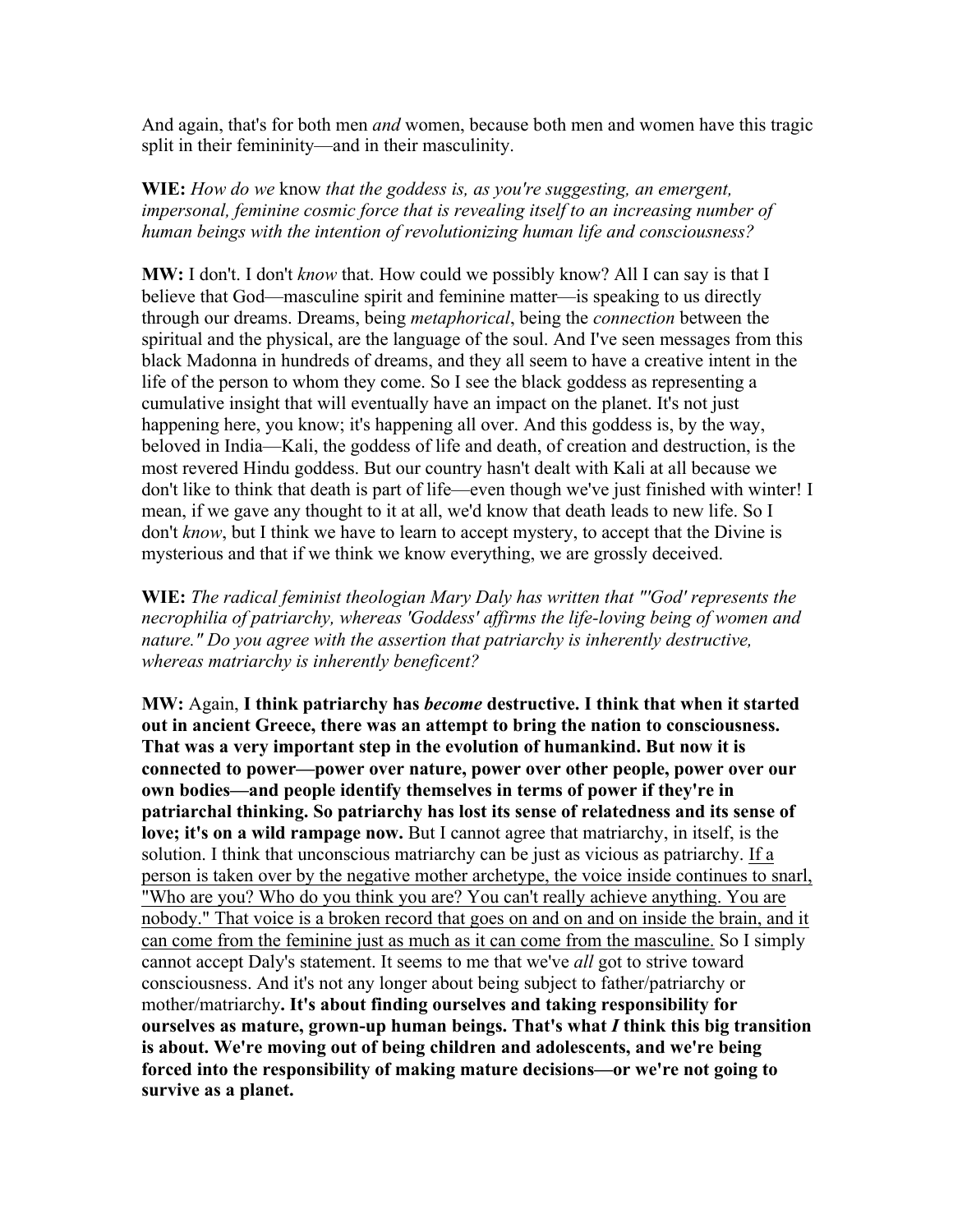**WIE:** *In this issue's interview with Sam Keen, the author of* Fire in the Belly*, we presented him with your view that within each of us, male or female, there are both masculine and feminine energies that need to be brought into balance if we're to become whole. Keen responded: "There are two kinds of people. Those who divide the world up into two columns and those who don't. Why start with two columns? Why start with making your basic concepts about the human psyche goose-step along? I think that's a kind of intellectual tyranny. It's totally unhelpful for me to say, 'Now I've got to get my* yin *balanced with my* yang*. Am I too* yang *or too* yin?*' If all I can think of is 'I've got to do this or that,' if all I can think of is masculine or feminine, it's a shotgun to my head. That's why I don't like Jungianism and why I detest the idea of archetypes." What is your response to Keen's criticism?*

**MW:** I've learned to accept the fact that there are energies in all human beings that can wipe out the personality, and personally, I think it's *wise* to have some idea of what those energies are. That would be my comment on the archetypes. I mean, what is the point of living if there is nothing but a bread-and-butter, walk-on-the-ground flat world? And as for having to divide everything up into *yin* and *yang, I* didn't do any dividing up into *yin* and *yang*. We're living in a world that *is* divided into *yin* and *yang*. There is masculinity, there is femininity; there is night, there is day. And energy functions like a magnet: opposite poles attract and like poles repel. So I think that if you want real passion in your life, you need to recognize that the so-called opposites are passionately attracted to each other. Without that differentiation, you lack the "fire in the belly"—and life isn't worth living without that fire.

**WIE:** *Yet with regard to opposites, you've also written: "Let us . . . try to avoid the patriarchal either/or and move into the feminine both/and. In that paradox, the mystery of being human lies." Could you explain why, in your view, the feminine is "both/and" and the masculine is "either/or"?*

**MW:** As I explained earlier, **it's the** *patriarchal* **either/or that splits things in two, that is continually setting up differences, whereas if you were to look at nature as an expression of the feminine principle, you'd find that in one little patch of ground there are a hundred different living organisms working together to bring the planet to life in spring. The whole world of nature has this incredible both/and ecosystem, so that you don't have to get rid of** *these* **things in order to have** *those* **things. It's not either/or. You accept the black, the white, the red, the pink; you accept it all as one. And the true masculine, as I understand it, honors that.**

**WIE:** *You've also stated that "The opposites are complementary, not contradictory. They are partners in the dance of life—partners, that is, in the ongoing interplay between the observer and the observed. This dance, this interplay cannot take place in a world of absolutes, for such a world has no room for differing modes of perception*—*only for a patriarchal God who is himself the observer and the observed." Why is it that absolutes leave no room for differences?*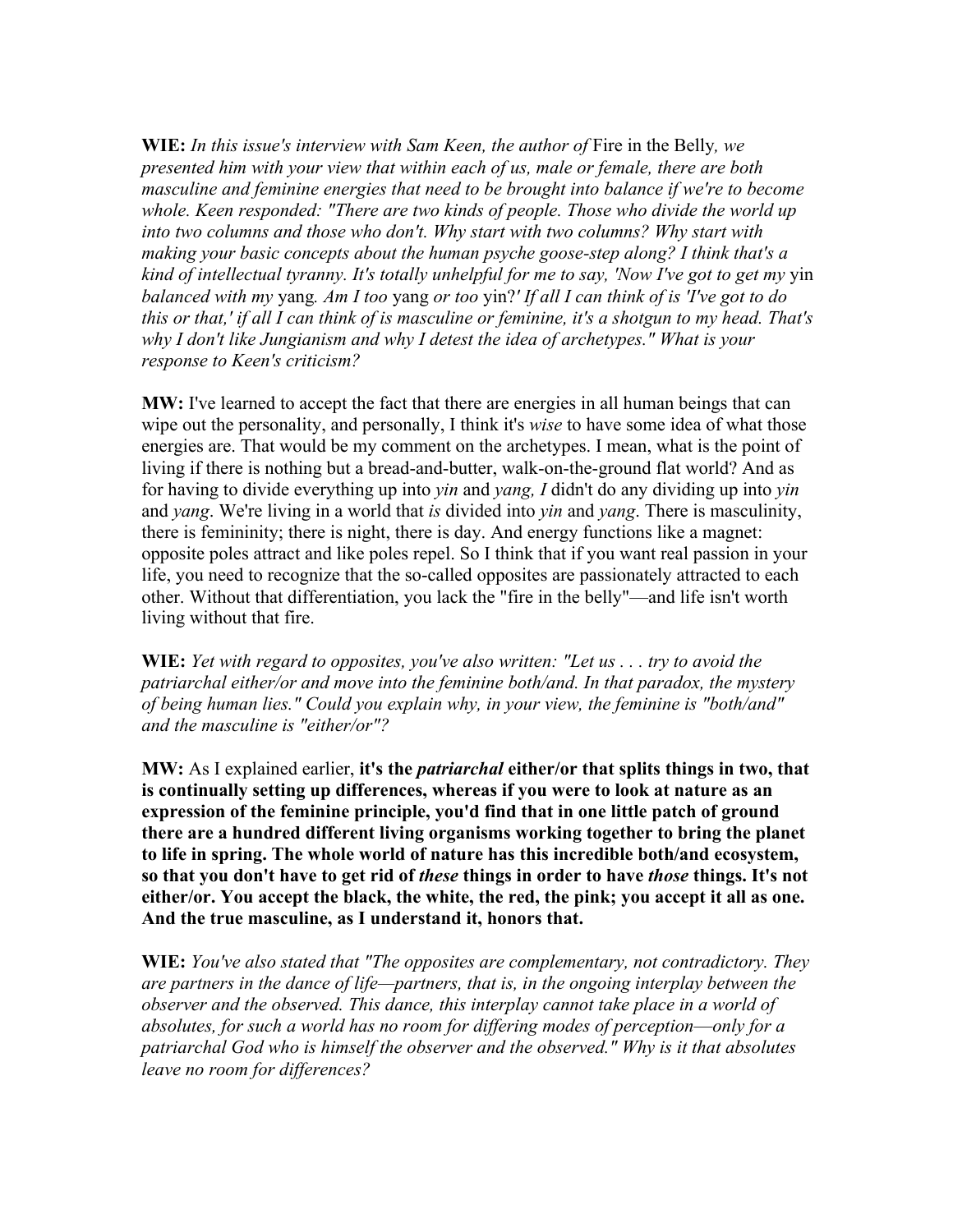**MW:** Well, absolutes bring forward their opposites, but the poles are so far apart that they can't even recognize that they're two sides of the same coin. So that if, to use an example we've already spoken about, you idealize women on one side, you're inevitably going to demonize them on the other. When a woman "betrays" you because she cannot live up to the ideal that has been projected on to her, there's a tendency for men to see her as a betrayer, a seducer, an evil witch who would suck out their insides—right? So, with absolutes, the poles are so far apart that it's always an either/or, black-or-white situation. You can't bring them together. Whereas from a nonabsolute perspective, the poles are not so far apart. Because from that *feminine* perspective there's a human dimension, and the human dimension is imperfect. And within that imperfect world, differences are not only possible but are in fact essential to make life interesting. If, on the other hand, you're in an absolute world where what you want is perfection—for example, the Nazi world that wanted the perfection of the human race—there's absolutely *no* room for the play of opposites and therefore no room for the dance. The dance goes on between differing values, and there is a *mystery* at the center of the dance. The still point at the center of the dance is that mystery, and it keeps changing. And that's what's so interesting about life that even the still point keeps moving. As your perception evolves, the still point moves.

**WIE:** *Hitler's ideology is no doubt one of the most horrifying examples we've ever seen of the dangers that can result from adherence to an absolute view. But at the same time there have been other figures throughout history who are known to have espoused what could* also *be called an absolute view with the aim of achieving a decidedly different outcome. The Buddha, for example, to the best of our knowledge, aspired to a kind of perfection and encouraged his followers to do the same. Would his teaching of enlightenment have had the same kinds of implications that you've been speaking about?*

**MW:** I can't speak to that because I'm not steeped in Buddhism. But I do know that when, for example, Christ talks about being "perfect," that word means "wholeness." It's not about cutting off everything in yourself that's not acceptable; it's about bringing out everything in yourself that contributes to the wholeness of who you are. Instead of being perfect in a very tiny area of yourself, you'll be attempting to be a whole human being, and that does place a limit on the goal of perfection.

**WIE:** *But if, as you suggest, an ultimate or absolute view does inherently negate the rich interplay of opposites that make up the world we live in, at the same time couldn't it also be said that the feminine, as you've defined it, inherently negates an ultimate or absolute perspective that always transcends* everything?

**MW:** Yes, I would say so. Now bear in mind that I am speaking from my own point of view, and I don't pretend to be a philosopher or a theologian. But the word "transcend," as it's used by most people, means to come in from above, to see everything from above, and that's the use of the word that I'm responding to. For me, though, the word "transcend" can also mean seeing everything from *below*. Most addicts, for example, find their healing by going down into the trauma that caused their emptiness in the first place. As they learn to love themselves and honor themselves with their own imperfections, their hearts open. They can love themselves and other human beings. They transcend the